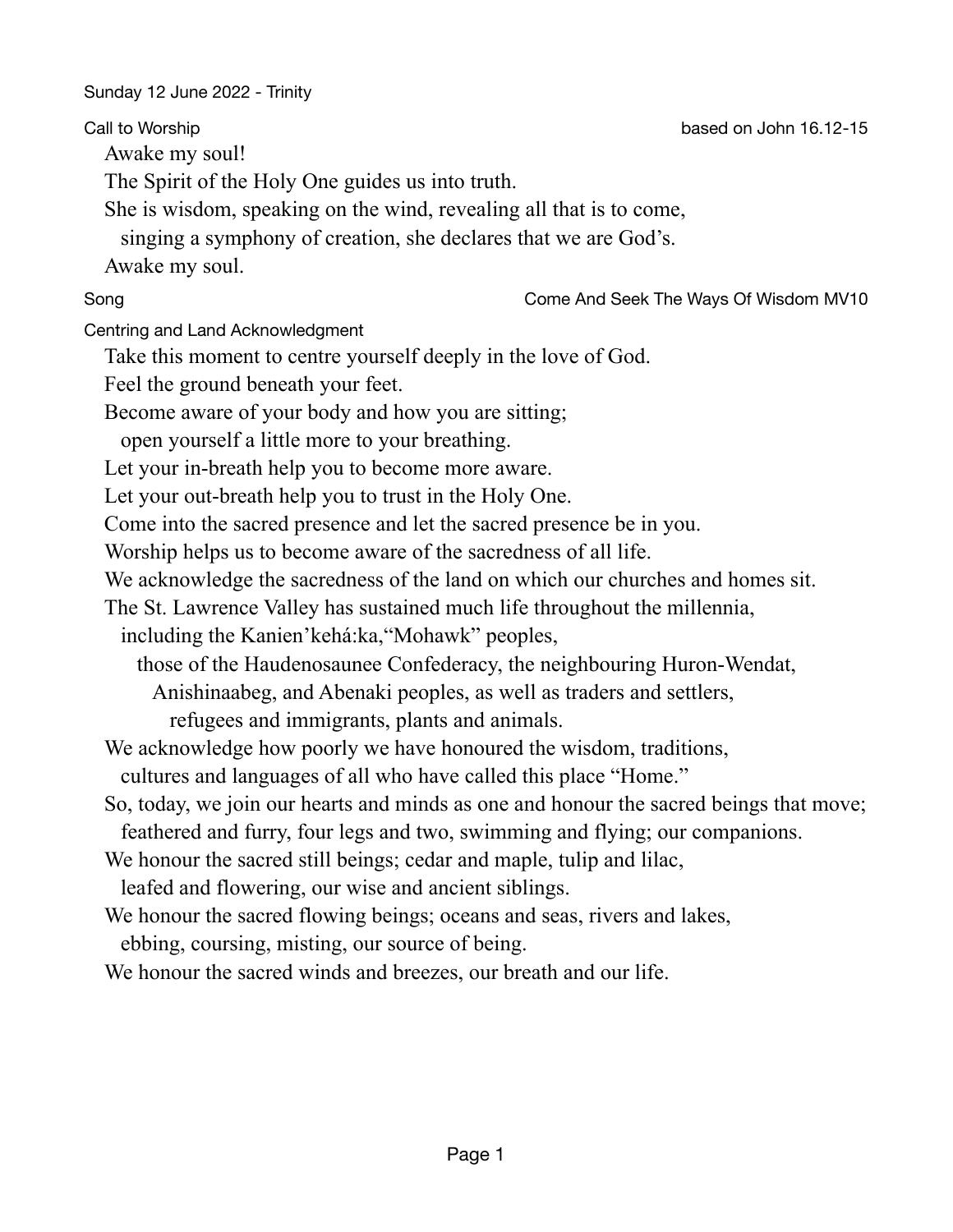Lighting the Trinity Candle

God. *(Candle is lit)* 

God, the Maker; firming the rock; flowing the water;

shining the sun; glowing the stars; birthing the child; intending the life.

God. *(Candle is lit)* 

God, the Redeemer; welcoming the outcast; listening to the ignored;

calming the tempest; teaching the seeker; healing the sick; challenging the system.

God. *(Candle is lit)* 

God, the Sustainer; renewing the weary; breathing the Word;

empowering justice; consoling the lost; filling the faithful; enflaming passions.

Song Song Song The Play Of The Godhead MV43

Scripture **Proverbs 8.1-7, 12, 22-31** *The Message ©1993, 1994, 1995, 1996, 2000, 2001, 2002 by Eugene H. Peterson* Do you hear Lady Wisdom calling? Can you hear Madame Insight raising her voice? She's taken her stand at First and Main, at the busiest intersection. Right in the city square where the traffic is thickest, she shouts, "You—I'm talking to all of you, everyone out here on the streets! Listen, you idiots—learn good sense! You blockheads—shape up! Don't miss a word of this—I'm telling you how to live well, I'm telling you how to live at your best.

"I am Lady Wisdom, and I live next to Sanity; Knowledge and Discretion live just down the street.

"God sovereignly made me—the first, the basic—before he did anything else. I was brought into being a long time ago, well before Earth got its start. I arrived on the scene before Ocean, yes, even before Springs and Rivers and Lakes. Before Mountains were sculpted and Hills took shape, I was already there, newborn; long before God stretched out Earth's Horizons, and tended to the minute details of Soil and Weather, and set Sky firmly in place, I was there. When he mapped and gave borders to wild Ocean, built the vast vault of Heaven, and installed the fountains that fed Ocean, when he drew a boundary for Sea, posted a sign that said no trespassing, and then staked out Earth's Foundations, I was right there with him, making sure everything fit. Day after day I was there, with my joyful applause, always enjoying his company, delighted with the world of things and creatures, happily celebrating the human family.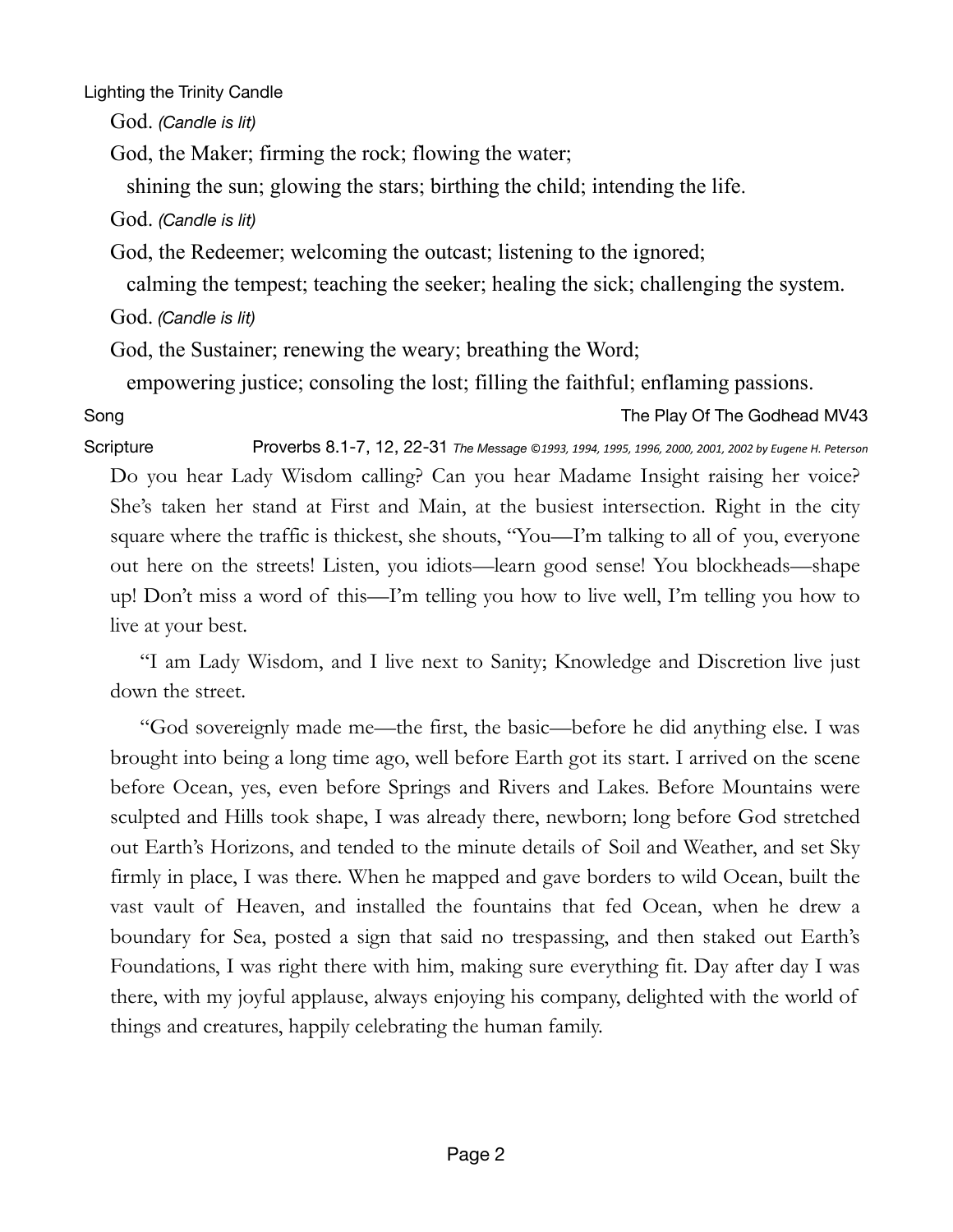Therefore, since we are justified by faith, we have peace with God through our Lord Jesus Christ, 2 through whom we have obtained access to this grace in which we stand; and we boast in our hope of sharing the glory of God. 3 And not only that, but we also boast in our sufferings, knowing that suffering produces endurance, 4 and endurance produces character, and character produces hope, 5 and hope does not disappoint us, because God's love has been poured into our hearts through the Holy Spirit that has been given to us.

### Another Voice *Rachel Carson (1907-1964)*

from Earth Gospel: A Guide To Prayer For God's Creation ©2008 by Sam Hamilton-Poore

To stand at the edge of the sea, to sense the ebb and flow of the tides, to feel the breath of a mist moving over a great salt marsh, to watch the flight of shore birds that have swept up and down the surf lines of the continents for untold thousands of years, to see the running of the old eels and the young shad to the sea, is to have knowledge of things that are as nearly eternal as any earthly life can be.

Song God, Whose Almighty Word VU313

## Reflection

Consider the following:

- Wisdom is feminine in the scriptures.

- Who is the woman crying in the streets today, where is she and what is she saying?
- There is a fourth person in the Trinity. Who is it?

If you are with someone, talk about your insights.

If you are alone, write down some of your thoughts.

# Offering Time

Offering Prayer

Blessed Holy Presence,

we value our souls, our minds and our bodies

and so we ask your blessing on us, knowing that you are always there;

we value our work, our rest and our play

and so we seek your blessing on all that we do and say;

we value the earth, sea and sky

and so we acknowledge your blessing in the very fabric of creation.

Bless us God, that together with you we may produce a harvest of light.